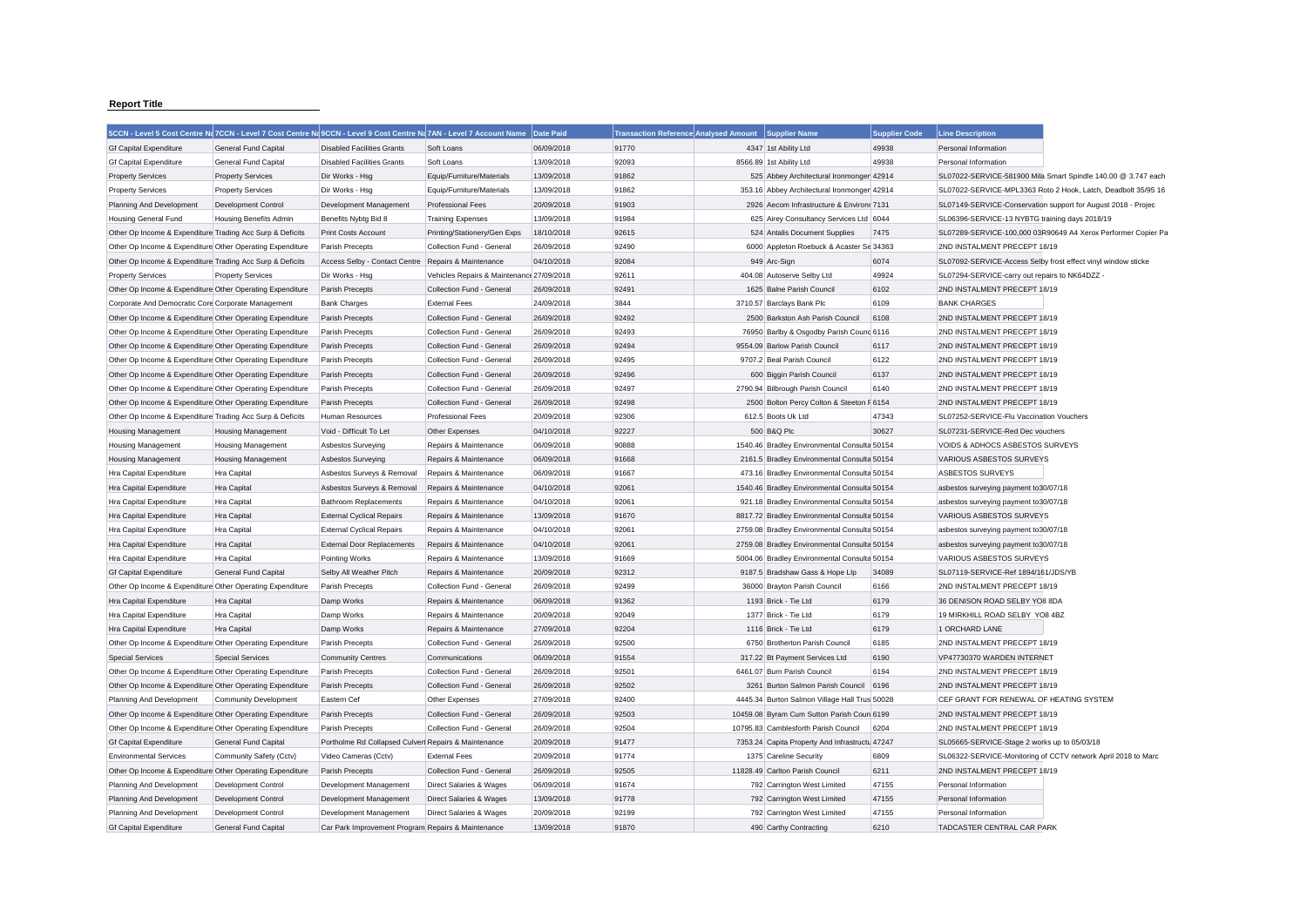| Highways, Roads And Transpor Parking Services             |                                                            | Car Parks Pay & Dis.                                 | Repairs & Maintenance        | 13/09/2018 | 91869 | 430 Carthy Contracting                        | 6210  | SELBY LEISURE CENTRE                            |                                                               |
|-----------------------------------------------------------|------------------------------------------------------------|------------------------------------------------------|------------------------------|------------|-------|-----------------------------------------------|-------|-------------------------------------------------|---------------------------------------------------------------|
| Hra Capital Expenditure                                   | Hra Capital                                                | Aids & Adaptions Programme                           | Repairs & Maintenance        | 20/09/2018 | 92161 | 4820 Carthy Contracting                       | 6210  | Personal Information                            |                                                               |
| Hra Capital Expenditure                                   | Hra Capital                                                | <b>Estate Enhancements</b>                           | Repairs & Maintenance        | 20/09/2018 | 92162 | 1725 Carthy Contracting                       | 6210  | 5 OAKLANDS CRESCENT                             |                                                               |
| <b>Housing Management</b>                                 | <b>Housing Management</b>                                  | Ousegate Hostel                                      | <b>Water Services</b>        | 04/10/2018 | 92251 | 360.5 Castle Water Limited                    | 49700 | AUGUST 2018 COMM CENTRES/ACCESS SELBY           |                                                               |
| Planning And Development                                  | Economic Development                                       | The Vivars Mr                                        | <b>Water Services</b>        | 04/10/2018 | 92250 | 317.72 Castle Water Limited                   | 49700 | AUGUST 2018 DEPOT/CAR PARKS                     |                                                               |
| <b>Special Services</b>                                   | <b>Special Services</b>                                    | <b>Community Centres</b>                             | <b>Water Services</b>        | 04/10/2018 | 92251 | 1065.15 Castle Water Limited                  | 49700 | AUGUST 2018 COMM CENTRES/ACCESS SELBY           |                                                               |
| Other Op Income & Expenditure Other Operating Expenditure |                                                            | Parish Precepts                                      | Collection Fund - General    | 26/09/2018 | 92506 | 15897.53 Cawood Parish Council                | 6217  | 2ND INSTALMENT PRECEPT 18/19                    |                                                               |
| Highways, Roads And Transpor Parking Services             |                                                            | Car Parks Pay & Dis.                                 | Repairs & Maintenance        | 04/10/2018 | 92289 | 275 Cctv Drainage Investigations              | 6219  | AUGUST 2018 STATEMENT                           |                                                               |
| <b>Special Services</b>                                   | <b>Special Services</b>                                    | <b>Pumping Stations</b>                              | Repairs & Maintenance        | 04/10/2018 | 92289 | 360 Cctv Drainage Investigations              | 6219  | AUGUST 2018 STATEMENT                           |                                                               |
| Other Op Income & Expenditure Other Operating Expenditure |                                                            | Parish Precepts                                      | Collection Fund - General    | 26/09/2018 | 92507 | 2490.5 Chapel Haddlesey Parish Count 6228     |       | 2ND INSTALMENT PRECEPT 18/19                    |                                                               |
| <b>Housing General Fund</b>                               | <b>Housing Strategy</b>                                    | P4g Housing Trust                                    | Other Expenses               | 06/09/2018 | 91119 | 680 Chris Clubley & Co                        | 6267  | SL06577-SERVICE-Desktop Valuation Small Sites   |                                                               |
| Other Op Income & Expenditure Other Operating Expenditure |                                                            | Parish Precepts                                      | Collection Fund - General    | 26/09/2018 | 92508 | 10439.5 Church Fenton Parish Council          | 6242  | 2ND INSTALMENT PRECEPT 18/19                    |                                                               |
| <b>Environmental Services</b>                             | Community Safety (Cctv)                                    | Video Cameras (Cctv)                                 | Repairs & Maintenance        | 27/09/2018 | 92404 | 390 Cipfa Business Limited                    | 43602 |                                                 | SL05832-SERVICE-Booking ref 383454-CIP 08/02/18 GDPR event Le |
| Other Op Income & Expenditure Other Operating Expenditure |                                                            | Parish Precepts                                      | Collection Fund - General    | 26/09/2018 | 92509 | 11409.2 Cliffe Parish Council                 | 6262  | 2ND INSTALMENT PRECEPT 18/19                    |                                                               |
| Planning And Development                                  | <b>Community Development</b>                               | Eastern Cef                                          | Other Expenses               | 06/09/2018 | 91875 | 1000 Cliffe Village Institute                 | 44445 | CEF GRANT FOR NEW HEATING SYSTEM                |                                                               |
| Corporate And Democratic Core Democratic Rep & Mgmnt      |                                                            | Chairmans Allowance                                  | <b>Members Allowances</b>    | 27/09/2018 | 92405 | 800 Craig Anthony Lees                        | 50486 | SL07269-SERVICE-Leeds Contemporary Singers Fee  |                                                               |
| Other Op Income & Expenditure Other Operating Expenditure |                                                            | Parish Precepts                                      | Collection Fund - General    | 26/09/2018 | 92510 | 2498.7 Cridling Stubbs Parish Council         | 6314  | 2ND INSTALMENT PRECEPT 18/19                    |                                                               |
| <b>Environmental Services</b>                             | <b>Waste Collection</b>                                    | Refuse Collection General                            | <b>External Fees</b>         | 04/10/2018 | 92198 | 1468.9 Cromwell Polythene Ltd                 | 6316  |                                                 | SL07046-SERVICE-Supply of 12,000 red Xmas refuse sacks as per |
| <b>Environmental Services</b>                             | Recycling                                                  | Recycling                                            | <b>External Fees</b>         | 13/09/2018 | 91868 | 4480.74 C S Backhouse Ltd                     | 47543 | AUGUST 2018 GREENWASTE                          |                                                               |
|                                                           |                                                            |                                                      |                              |            | 91795 | 7600 Cushman & Wakefield                      | 47342 | OLYMPIA PARK PROPERTY & VALUATION ADVICE.       |                                                               |
| <b>Housing General Fund</b>                               | <b>Housing Strategy</b>                                    | P4g3 Olympia Park                                    | Other Expenses               | 04/10/2018 | 92056 | 7600 Cushman & Wakefield                      | 47342 |                                                 |                                                               |
| <b>Housing General Fund</b>                               | <b>Housing Strategy</b>                                    | P4g3 Olympia Park                                    | Other Expenses               | 04/10/2018 | 91981 |                                               |       |                                                 | SL07190-SERVICE-Olympia Park Advice WKP 3 Installment 1, plus |
| Other Op Income & Expenditure Trading Acc Surp & Deficits |                                                            | <b>Central Telephones</b>                            | Communications               | 27/09/2018 |       | 707.48 Daisy Communications Ltd               | 6325  | SL06510-SERVICE-Central Telephone Line Contract |                                                               |
| Other Op Income & Expenditure Trading Acc Surp & Deficits |                                                            | Mobile Phones A/C                                    | Communications               | 27/09/2018 | 91964 | 633.19 Daisy Communications Ltd               | 6325  | SL06496-SERVICE-Mobile Phone Contract           |                                                               |
| Cultural And Related Services Open Spaces                 |                                                            | Community Parks & Open Spac Repairs & Maintenance    |                              | 04/10/2018 | 92048 | 1350 Dcm Projects Ltd                         | 28445 |                                                 | SL06958-SERVICE-Peatree Avenue-Carry our perimeter repair @ 2 |
| <b>Cultural And Related Services</b>                      | Open Spaces                                                | Selby Park                                           | Repairs & Maintenance        | 04/10/2018 | 92048 | 2350 Dcm Projects Ltd                         | 28445 |                                                 | SL06958-SERVICE-Selby Park - Remove/dispose of whole of exist |
| Gen Grants & Collection Fund                              | Taxation & Non-Specific Grants Gen Fund Income             |                                                      | Dclg                         | 07/09/2018 | 3832  | 1133450 Department For Communities & 6345     |       | 19/09/18 NNDR/RSG                               |                                                               |
| Holding & Personal Accounts                               | Miscellaneous Holding Accounts Nndr Payers Coll Fund (Old) |                                                      | <b>Collection Fund</b>       | 07/09/2018 | 3832  | 1263844 Department For Communities & 6345     |       | 19/09/18 NNDR/RSG                               |                                                               |
| <b>Gf Capital Expenditure</b>                             | <b>General Fund Capital</b>                                | <b>Disabled Facilities Grants</b>                    | Soft Loans                   | 06/09/2018 | 91856 | 5750 Dolphin Mobility Yorkshire & Cui 40835   |       | Personal Information                            |                                                               |
| Other Op Income & Expenditure Other Operating Expenditure |                                                            | Parish Precepts                                      | Collection Fund - General    | 26/09/2018 | 92511 | 3250 Drax Parish Council                      | 6363  | 2ND INSTALMENT PRECEPT 18/19                    |                                                               |
| Other Op Income & Expenditure Other Operating Expenditure |                                                            | Parish Precepts                                      | Collection Fund - General    | 26/09/2018 | 92512 | 11918.46 Eggborough Parish Council            | 6387  | 2ND INSTALMENT PRECEPT 18/19                    |                                                               |
| Central Services To The Public Elections                  |                                                            | Register Of Electors                                 | Printing/Stationery/Gen Exps | 27/09/2018 | 91871 | 946 Electoral Reform Services                 | 6390  | SL06953-SERVICE-Canvass 2018                    |                                                               |
| Central Services To The Public Elections                  |                                                            | <b>Register Of Electors</b>                          | Printing/Stationery/Gen Exps | 18/10/2018 | 92456 | 4368.44 Electoral Reform Services             | 6390  | SL06953-SERVICE-Canvass 2018                    |                                                               |
| <b>Gf Capital Expenditure</b>                             | <b>General Fund Capital</b>                                | Industrial Units Maintenance W Repairs & Maintenance |                              | 27/09/2018 | 91986 | 1269 Emmerson Doors Ltd                       | 6398  | UNIT 5 SWORDFISH WAY                            |                                                               |
| <b>Gf Capital Expenditure</b>                             | General Fund Capital                                       | Industrial Units Maintenance W Repairs & Maintenance |                              | 27/09/2018 | 91987 | 1269 Emmerson Doors Ltd                       | 6398  | UNIT 7 SWORDFISH WAY                            |                                                               |
| <b>Gf Capital Expenditure</b>                             | General Fund Capital                                       | Industrial Units Maintenance W Repairs & Maintenance |                              | 27/09/2018 | 91988 | 1269 Emmerson Doors Ltd                       | 6398  | UNIT 1 SWORDFISH WAY                            |                                                               |
| <b>Cultural And Related Services</b>                      | Open Spaces                                                | Community Parks & Open Spac Repairs & Maintenance    |                              | 27/09/2018 | 91899 | 460.42 Enterprise Managed Services Lt 6404    |       | JULY 2018 GRASS CUTTING FAIRBURN                |                                                               |
| <b>Cultural And Related Services</b>                      | Open Spaces                                                | Community Parks & Open Spac Repairs & Maintenance    |                              | 27/09/2018 | 91900 | 4542.71 Enterprise Managed Services Lt 6404   |       | AUGUST 2018 WASTE MANAGEMENT FEE                |                                                               |
| <b>Cultural And Related Services</b>                      | Open Spaces                                                | Community Parks & Open Spac Repairs & Maintenance    |                              | 27/09/2018 | 91901 | 390.64 Enterprise Managed Services Lt 6404    |       | JULY 2018 ADDITIONAL ORDERS                     |                                                               |
| <b>Cultural And Related Services</b>                      | Open Spaces                                                | <b>Grass Cutting</b>                                 | Repairs & Maintenance        | 27/09/2018 | 91900 | 2962.95 Enterprise Managed Services Lt 6404   |       | AUGUST 2018 WASTE MANAGEMENT FEE                |                                                               |
| <b>Cultural And Related Services</b>                      | Open Spaces                                                | Selby Park                                           | Repairs & Maintenance        | 27/09/2018 | 91900 | 9109.64 Enterprise Managed Services Lt 6404   |       | AUGUST 2018 WASTE MANAGEMENT FEE                |                                                               |
| <b>Cultural And Related Services</b>                      | Open Spaces                                                | Selby Park                                           | Repairs & Maintenance        | 27/09/2018 | 91901 | 924 Enterprise Managed Services Lt 6404       |       | JULY 2018 ADDITIONAL ORDERS                     |                                                               |
| <b>Cultural And Related Services</b>                      | Recreation & Sport                                         | Selby Leisure Centre                                 | Repairs & Maintenance        | 27/09/2018 | 91900 | 775.07 Enterprise Managed Services Lt 6404    |       | AUGUST 2018 WASTE MANAGEMENT FEE                |                                                               |
| <b>Environmental Services</b>                             | <b>Cemetery Services</b>                                   | <b>Closed Burial Ground</b>                          | Repairs & Maintenance        | 27/09/2018 | 91900 | 1167.98 Enterprise Managed Services Lt 6404   |       | AUGUST 2018 WASTE MANAGEMENT FEE                |                                                               |
| <b>Environmental Services</b>                             | Recycling                                                  | Recycling                                            | <b>External Fees</b>         | 27/09/2018 | 91900 | 128184.11 Enterprise Managed Services Lt 6404 |       | AUGUST 2018 WASTE MANAGEMENT FEE                |                                                               |
| <b>Environmental Services</b>                             | <b>Street Cleansing</b>                                    | <b>Street Cleansing</b>                              | <b>External Fees</b>         | 27/09/2018 | 91900 | 48409.16 Enterprise Managed Services Lt 6404  |       | AUGUST 2018 WASTE MANAGEMENT FEE                |                                                               |
| <b>Environmental Services</b>                             | <b>Trade Waste</b>                                         | <b>Clinical Waste</b>                                | <b>External Fees</b>         | 27/09/2018 | 91900 | 4522.03 Enterprise Managed Services Lt 6404   |       | AUGUST 2018 WASTE MANAGEMENT FEE                |                                                               |
| <b>Environmental Services</b>                             | <b>Trade Waste</b>                                         | Commercial Waste                                     | <b>External Fees</b>         | 27/09/2018 | 91900 | 26649.66 Enterprise Managed Services Lt 6404  |       | AUGUST 2018 WASTE MANAGEMENT FEE                |                                                               |
| <b>Environmental Services</b>                             | <b>Waste Collection</b>                                    | Dom Wheeled Bins/Sac                                 | <b>External Fees</b>         | 27/09/2018 | 91900 | 22781.84 Enterprise Managed Services Lt 6404  |       | AUGUST 2018 WASTE MANAGEMENT FEE                |                                                               |
| <b>Environmental Services</b>                             | <b>Waste Collection</b>                                    | Refuse Collection General                            | Advertising                  | 27/09/2018 | 91900 | 1712.69 Enterprise Managed Services Lt 6404   |       | AUGUST 2018 WASTE MANAGEMENT FEE                |                                                               |
| <b>Environmental Services</b>                             | <b>Waste Collection</b>                                    | Refuse Collection General                            | <b>External Fees</b>         | 27/09/2018 | 91900 | 91665.7 Enterprise Managed Services Lt 6404   |       | AUGUST 2018 WASTE MANAGEMENT FEE                |                                                               |
| <b>Environmental Services</b>                             | Waste Collection                                           | <b>Refuse Collection General</b>                     | <b>External Fees</b>         | 27/09/2018 | 91901 | 13417.7 Enterprise Managed Services Lt 6404   |       | JULY 2018 ADDITIONAL ORDERS                     |                                                               |
| Highways, Roads And Transpor Parking Services             |                                                            | Car Parks-Other                                      | Repairs & Maintenance        | 27/09/2018 | 91900 | 287.97 Enterprise Managed Services Lt 6404    |       | AUGUST 2018 WASTE MANAGEMENT FEE                |                                                               |
| <b>Housing Management</b>                                 | <b>Housing Management</b>                                  | <b>Edgerton Lodge</b>                                | Repairs & Maintenance        | 27/09/2018 | 91901 | 449.88 Enterprise Managed Services Lt 6404    |       | JULY 2018 ADDITIONAL ORDERS                     |                                                               |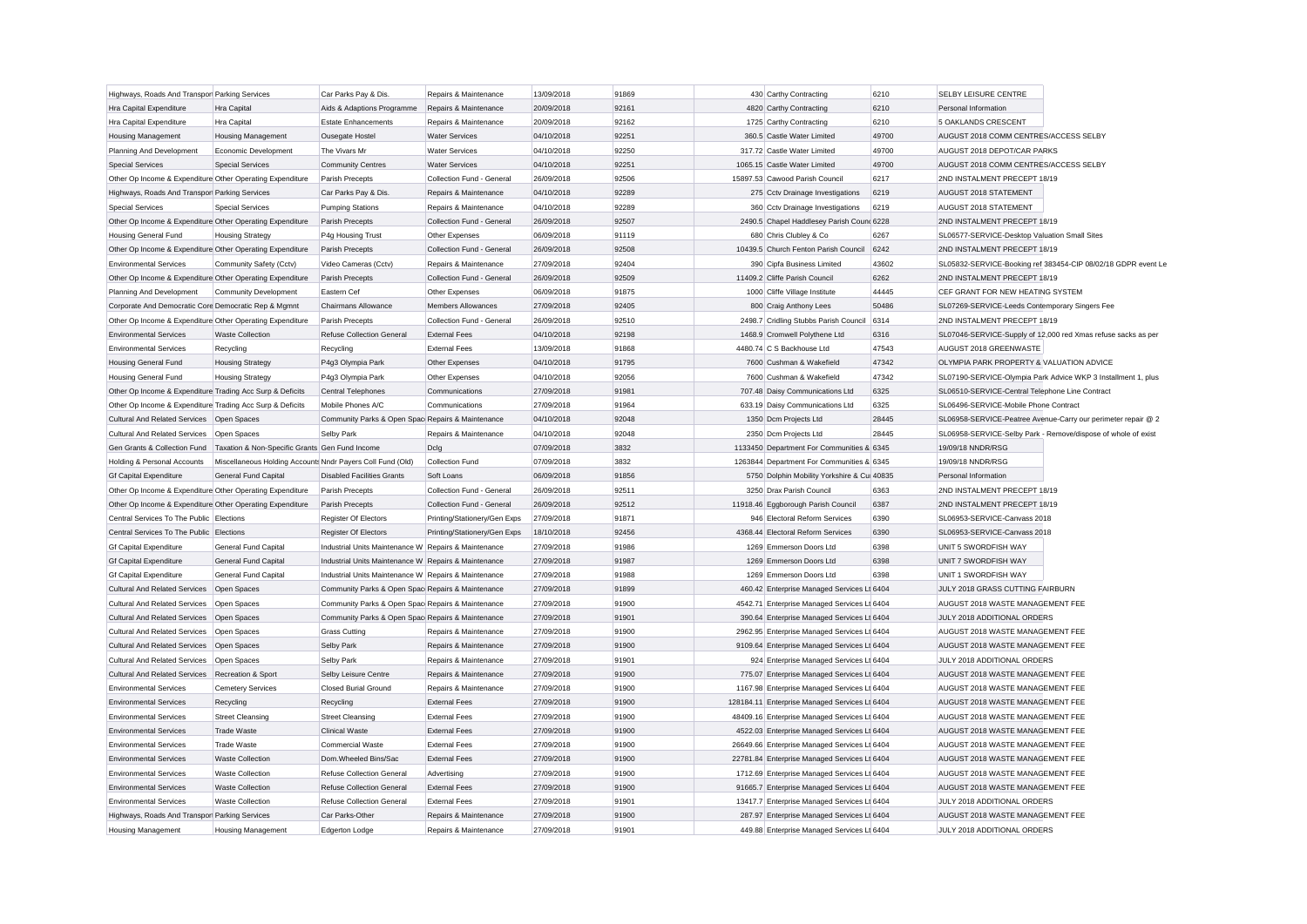| <b>Special Services</b>                                   | <b>Special Services</b>     | Grassed Areas & Open Spaces Repairs & Maintenance     |                                         | 27/09/2018 | 91900 | 7804.35 Enterprise Managed Services Lt 6404 |        | AUGUST 2018 WASTE MANAGEMENT FEE                              |
|-----------------------------------------------------------|-----------------------------|-------------------------------------------------------|-----------------------------------------|------------|-------|---------------------------------------------|--------|---------------------------------------------------------------|
| <b>Special Services</b>                                   | <b>Special Services</b>     | Grassed Areas & Open Spaces Repairs & Maintenance     |                                         | 27/09/2018 | 91901 | 800.2 Enterprise Managed Services Lt 6404   |        | JULY 2018 ADDITIONAL ORDERS                                   |
| Other Op Income & Expenditure Other Operating Expenditure |                             | Parish Precepts                                       | Collection Fund - General               | 26/09/2018 | 92513 | 9500 Escrick Parish Council                 | 6413   | 2ND INSTALMENT PRECEPT 18/19                                  |
| Other Op Income & Expenditure Other Operating Expenditure |                             | Parish Precepts                                       | Collection Fund - General               | 26/09/2018 | 92514 | 6136.91 Fairburn Parish Council             | 6430   | 2ND INSTALMENT PRECEPT 18/19                                  |
| <b>Property Services</b>                                  | <b>Property Services</b>    | Dir Works - Hsg                                       | Equip/Furniture/Materials               | 27/09/2018 | 91897 | 298.04 Fairfax Plant Hire                   | 6509   | 27 FAIRFAX AVENUE                                             |
| <b>Property Services</b>                                  | <b>Property Services</b>    | Dir Works - Hsg                                       | Equip/Furniture/Materials               | 04/10/2018 | 92019 | 729.8 Fairfax Plant Hire                    | 6509   | DRILL, BATTERY AND MIXER                                      |
| <b>Property Services</b>                                  | <b>Property Services</b>    | Dir Works - Hsg                                       | Equip/Furniture/Materials               | 27/09/2018 | 92027 | 1211.8 Fairfax Plant Hire Ltd               | FAIP02 | SL07097-SERVICE-2 x Joiners power tool kits                   |
| <b>Environmental Services</b>                             | Regulatory Servics - Eh     | Licences-Other                                        | <b>External Fees</b>                    | 20/09/2018 | 91783 | 399.43 Forest House Vets Ltd                | 6457   | SL07171-SERVICE-Invoice for Forest Vets Ltd - Invoice Number  |
| <b>Environmental Services</b>                             | Regulatory Servics - Eh     | Licences-Other                                        | <b>External Fees</b>                    | 04/10/2018 | 92234 | 369.79 Forest House Vets Ltd                | 6457   | SL07290-SERVICE-Forest House Vets - Invoice 1-12362 Queen Mar |
| Other Op Income & Expenditure Other Operating Expenditure |                             | Parish Precepts                                       | Collection Fund - General               | 26/09/2018 | 92515 | 2683 Gateforth Parish Council               | 6477   | 2ND INSTALMENT PRECEPT 18/19                                  |
| Corporate And Democratic Core Corporate Management        |                             | Partnership Development                               | Other Expenses                          | 20/09/2018 | 91361 | 2655 Groundwork Wakefield Ltd               | 44350  | SL07232-SERVICE-Sherburn Phase 2 works                        |
| Planning And Development                                  | <b>Planning Policy</b>      | Dev. Policy Serv. (Plan Selby)                        | Professional Fees                       | 20/09/2018 | 92044 | 6075 Gva Grimley Ltd                        | 41712  | SL07198-SERVICE-GVA completion of ELR update                  |
| Hra Capital Expenditure                                   | Hra Capital                 | Phase 1 Hsg Dev Byram Pk Rd Consultants Fees          |                                         | 20/09/2018 | 91677 | 400 Gw Clerk Of Works Services Ltc 49748    |        | SL06357-SERVICE-Clerk of Works Services at Byram Park Road, B |
| Cultural And Related Services                             | Open Spaces                 | Community Parks & Open Spac Equip/Furniture/Materials |                                         | 04/10/2018 | 92047 | 357 Hags-Smp Limited                        | 7039   | SL07162-SERVICE-6 x 5 Litre Tins of assorted colours          |
| Other Op Income & Expenditure Other Operating Expenditure |                             | Parish Precepts                                       | Collection Fund - General               | 26/09/2018 | 92516 | 15876.94 Hambleton Parish Council           | 6519   | 2ND INSTALMENT PRECEPT 18/19                                  |
| <b>Housing General Fund</b>                               | Homelessness                | <b>Homeless Persons</b>                               | Other Expenses                          | 27/09/2018 | 92423 | 600 Harlequin Property Services             | 6530   | Personal Information                                          |
| Other Op Income & Expenditure Other Operating Expenditure |                             | Parish Precepts                                       | Collection Fund - General               | 26/09/2018 | 92517 | 253.87 Healaugh & Catterton Parish Co 21234 |        | 2ND INSTALMENT PRECEPT 18/19                                  |
| <b>Environmental Services</b>                             | Regulatory Servics - Eh     | <b>Public Conveniences</b>                            | <b>External Fees</b>                    | 27/09/2018 | 91877 | 3943.16 Healthmatic Ltd                     | 6545   | SL06273-SERVICE-Maintenance & cleaning of public toilets 1 Ap |
| Other Op Income & Expenditure Other Operating Expenditure |                             | <b>Parish Precepts</b>                                | Collection Fund - General               | 26/09/2018 | 92518 | 2223.98 Heck Parish Council                 | 6549   | 2ND INSTALMENT PRECEPT 18/19                                  |
| Other Op Income & Expenditure Other Operating Expenditure |                             | Parish Precepts                                       | Collection Fund - General               | 26/09/2018 | 92519 | 11358.77 Hemingbrough Parish Council        | 6553   | 2ND INSTALMENT PRECEPT 18/19                                  |
| Other Op Income & Expenditure Other Operating Expenditure |                             | Parish Precepts                                       | Collection Fund - General               | 26/09/2018 | 92520 | 7462.5 Hensall Parish Council               | 6557   | 2ND INSTALMENT PRECEPT 18/19                                  |
| Other Op Income & Expenditure Other Operating Expenditure |                             | Parish Precepts                                       | Collection Fund - General               | 26/09/2018 | 92521 | 7163.52 Hillam Parish Council               | 6563   | 2ND INSTALMENT PRECEPT 18/19                                  |
| Other Op Income & Expenditure Other Operating Expenditure |                             | Parish Precepts                                       | Collection Fund - General               | 26/09/2018 | 92522 | 4722.22 Hirst Courtney Parish Council       | 6566   | 2ND INSTALMENT PRECEPT 18/19                                  |
| Holding & Personal Accounts                               | Control Accounts            | <b>Creditors Control</b>                              | Tax Deduct On Contract Payme 06/09/2018 |            | 91855 | 1920.74 Hm Revenue & Customs                | 6590   | SEPTEMBER 2018 CIS DEDUCTION                                  |
| <b>Gf Capital Expenditure</b>                             | <b>General Fund Capital</b> | P4g Comm Prop Acquisition Fur Repairs & Maintenance   |                                         | 27/09/2018 | 92401 | 1600 H M Revenues & Customs                 | 30714  | 311893350MH HMRC SHIPLEY                                      |
| Hra Capital Expenditure                                   | Hra Capital                 | <b>Void Property Repairs</b>                          | Repairs & Maintenance                   | 13/09/2018 | 90986 | 415 Home Maintenance                        | 47112  | 90 WOODVILLE TERRACE                                          |
| Hra Capital Expenditure                                   | Hra Capital                 | Void Property Repairs                                 | Repairs & Maintenance                   | 13/09/2018 | 90987 | 375 Home Maintenance                        | 47112  | 9 DENISON ROAD                                                |
| <b>Property Services</b>                                  | <b>Property Services</b>    | Dir Works - Hsg                                       | <b>External Fees</b>                    | 06/09/2018 | 91711 | 280 Home Maintenance                        | 47112  | REPAIRS 42 DARCY ROAD                                         |
| Hra Capital Expenditure                                   | Hra Capital                 | Aids & Adaptions Programme                            | Repairs & Maintenance                   | 11/10/2018 | 92301 | 2453 Home Utility Group Limited             | 47533  | Personal Information                                          |
| <b>Property Services</b>                                  | <b>Property Services</b>    | Dir Works - Hsg                                       | Equip/Furniture/Materials               | 27/09/2018 | 91959 | 4955.19 Howdens Joinery Ltd                 | 21474  | AUGUST 2018 STATEMENT                                         |
| Other Op Income & Expenditure Trading Acc Surp & Deficits |                             | Data & System                                         | Computing                               | 04/10/2018 | 92231 | 950 Idox Software Ltd                       | 6622   | SL07225-SERVICE-Ref: AM 000001 - Mapping Files                |
| Planning And Development                                  | Economic Development        | Economic Development Team External Fees               |                                         | 13/09/2018 | 91878 | 640 Insider                                 | 48817  | SL07187-SERVICE-Yorkshire Property Awards                     |
| Planning And Development                                  | <b>Economic Development</b> | Hsg Development & Regenerati General Insurances       |                                         | 20/09/2018 | 91678 | 1858 Inspired Technology Services Lt 39704  |        | SL07122-SERVICE-ZBook 15 G3 / i7-6700HQ/16GB2/256SSD/15"Full  |
| <b>Gf Capital Expenditure</b>                             | General Fund Capital        | Industrial Units Maintenance W Repairs & Maintenance  |                                         | 20/09/2018 | 91058 | 1381.37 It Electrical (Yorkshire) Ltd       | 6652   | JULY 2018 ELECTRICAL WORKS                                    |
| Highways, Roads And Transpor Parking Services             |                             | Car Parks Pay & Dis                                   | Repairs & Maintenance                   | 20/09/2018 | 91058 | 1441.81 It Electrical (Yorkshire) Ltd       | 6652   | JULY 2018 ELECTRICAL WORKS                                    |
| Hra Capital Expenditure                                   | Hra Capital                 | <b>Central Heating Systems</b>                        | Repairs & Maintenance                   | 20/09/2018 | 91058 | 1700.31 It Electrical (Yorkshire) Ltd       | 6652   | JULY 2018 ELECTRICAL WORKS                                    |
| Hra Capital Expenditure                                   | Hra Capital                 | <b>Electrical Rewires</b>                             | Repairs & Maintenance                   | 20/09/2018 | 91058 | 15842.81 It Electrical (Yorkshire) Ltd      | 6652   | JULY 2018 ELECTRICAL WORKS                                    |
| <b>Property Services</b>                                  | <b>Property Services</b>    | Dir Works - Hsg                                       | <b>External Fees</b>                    | 20/09/2018 | 91058 | 5538.25 It Electrical (Yorkshire) Ltd       | 6652   | JULY 2018 ELECTRICAL WORKS                                    |
| Planning And Development                                  | Development Control         | Development Management                                | Printing/Stationery/Gen Exps            | 27/09/2018 | 91859 | 500 Ivy Legal Ltd                           | 50456  | SL07176-SERVICE-Reserve 2 places on Enforcement course 14 Sep |
| <b>Property Services</b>                                  | <b>Property Services</b>    | Dir Works - Hsg                                       | Equip/Furniture/Materials               | 27/09/2018 | 91854 | 6075.02 Jewson Ltd                          | 6662   | JULY 2018 STATEMENT                                           |
| <b>Property Services</b>                                  | <b>Property Services</b>    | Dir Works - Hsg                                       | Equip/Furniture/Materials               | 27/09/2018 | 92211 | 5474.72 Jewson Ltd                          | 6662   | AUGUST 2018 STATEMENT                                         |
| Other Op Income & Expenditure Other Operating Expenditure |                             | Parish Precepts                                       | Collection Fund - General               | 26/09/2018 | 92523 | 2447.83 Kelfield Parish Council             | 6688   | 2ND INSTALMENT PRECEPT 18/19                                  |
| Other Op Income & Expenditure Other Operating Expenditure |                             | Parish Precepts                                       | Collection Fund - General               | 26/09/2018 | 92524 | 8649.83 Kellington Parish Council           | 6689   | 2ND INSTALMENT PRECEPT 18/19                                  |
| Other Op Income & Expenditure Other Operating Expenditure |                             | Parish Precepts                                       | Collection Fund - General               | 26/09/2018 | 92525 | 4000 Kirk Smeaton Parish Council            | 6703   | 2ND INSTALMENT PRECEPT 18/19                                  |
| Other Op Income & Expenditure Trading Acc Surp & Deficits |                             | <b>Legal Services</b>                                 | <b>External Fees</b>                    | 24/09/2018 | 3846  | 1306 Land Registry                          | 31707  | <b>LAND REG SEARCHES</b>                                      |
| <b>Housing Management</b>                                 | <b>Housing Management</b>   | <b>Housing Management</b>                             | Legal Fees                              | 07/09/2018 | 3833  | 1950 Liberata Uk Ltd                        | 36656  | AUGUST 2018 PCOL CLAIMS                                       |
| <b>Housing Management</b>                                 | <b>Housing Management</b>   | <b>Housing Management</b>                             | <b>Legal Fees</b>                       | 28/09/2018 | 3852  | 497 Liberata Uk Ltd                         | 36656  | <b>ENFORCEMENT COURT COSTS</b>                                |
| Other Op Income & Expenditure Other Operating Expenditure |                             | Parish Precepts                                       | Collection Fund - General               | 26/09/2018 | 92526 | 1500 Little Smeaton Parish Council          | 43987  | 2ND INSTALMENT PRECEPT 18/19                                  |
| Other Op Income & Expenditure Other Operating Expenditure |                             | Parish Precepts                                       | Collection Fund - General               | 26/09/2018 | 92527 | 487.5 Long Drax Parish Council              | 6778   | 2ND INSTALMENT PRECEPT 18/19                                  |
| Planning And Development                                  | Development Control         | Development Management                                | Direct Salaries & Wages                 | 13/09/2018 | 91961 | 1559.07 Macdonald & Company Freelan 47534   |        | Personal Information                                          |
| Planning And Development                                  | Development Control         | Development Management                                | Direct Salaries & Wages                 | 13/09/2018 | 91962 | 688.17 Macdonald & Company Freelan 47534    |        | Personal Information                                          |
| Planning And Development                                  | <b>Development Control</b>  | Development Management                                | Direct Salaries & Wages                 | 20/09/2018 | 92159 | 1785.4 Macdonald & Company Freelan 47534    |        | Personal Information                                          |
| Planning And Development                                  | <b>Development Control</b>  | Development Management                                | Direct Salaries & Wages                 | 20/09/2018 | 92160 | 664.44 Macdonald & Company Freelan 47534    |        | Personal Information                                          |
|                                                           |                             |                                                       |                                         |            |       |                                             |        |                                                               |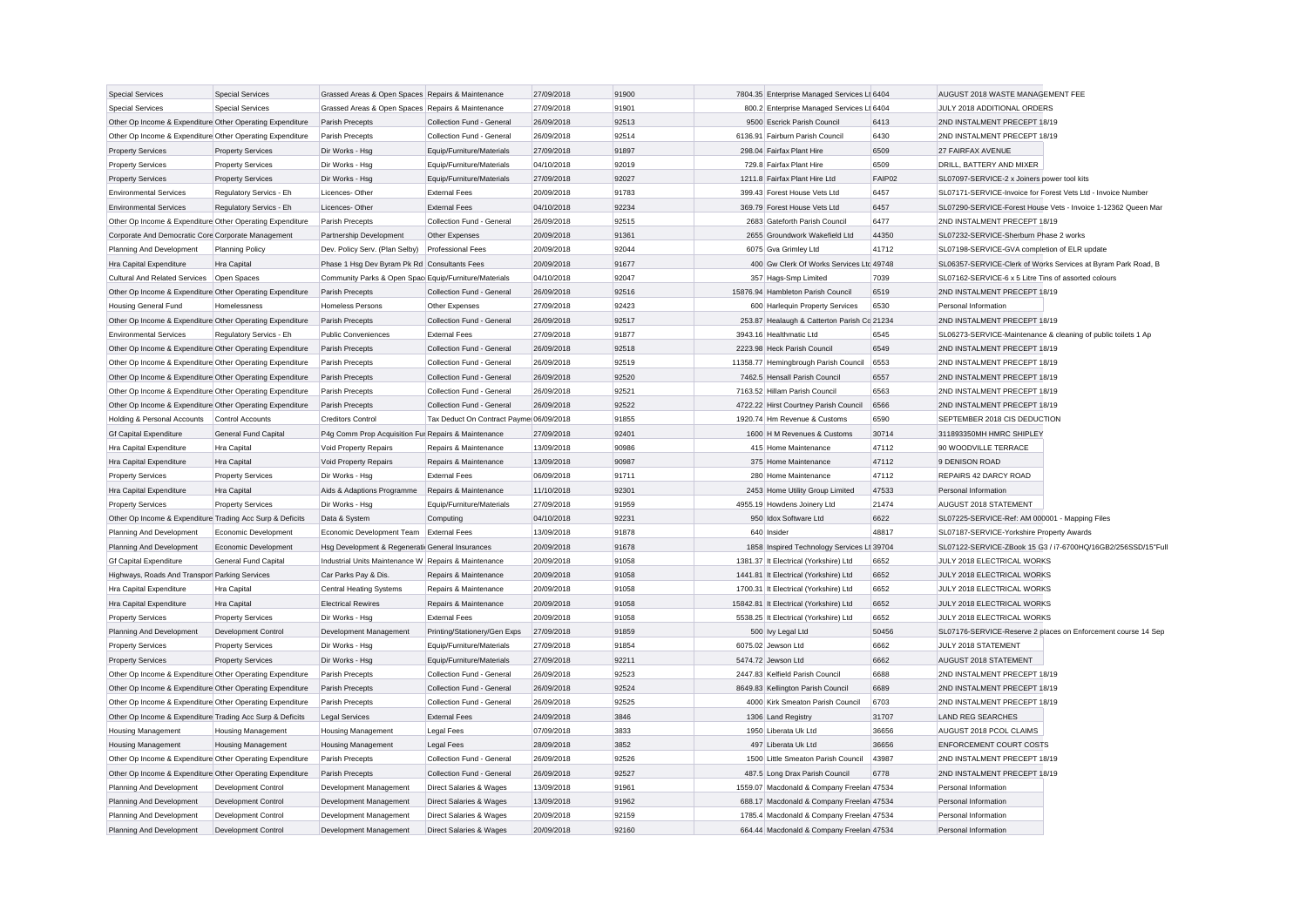| Planning And Development                                  | <b>Development Control</b>                                 | Development Management                           | Direct Salaries & Wages   | 27/09/2018 | 92426 | 2021 Macdonald & Company Freelan 47534         |       | Personal Information                                     |                                                               |
|-----------------------------------------------------------|------------------------------------------------------------|--------------------------------------------------|---------------------------|------------|-------|------------------------------------------------|-------|----------------------------------------------------------|---------------------------------------------------------------|
| Corporate And Democratic Core Corporate Management        |                                                            | <b>External Audit</b>                            | Other Expenses            | 13/09/2018 | 91777 | 4470 Mazars Llo                                | 6810  | SL05545-SERVICE-2017/18 External Audit Fees              |                                                               |
| Corporate And Democratic Core Corporate Management        |                                                            | <b>External Audit</b>                            | Other Expenses            | 27/09/2018 | 92310 | 8606 Mazars Lip                                | 6810  | SL07263-SERVICE-External Audit Fees 2018/19              |                                                               |
| Hra Capital Expenditure                                   | <b>Hra Capital</b>                                         | Asbestos Surveys & Removal                       | Repairs & Maintenance     | 20/09/2018 | 92060 | 5315.65 Mcp Environmental                      | 50124 | asbestos removal and disposal No. 2                      |                                                               |
| Hra Capital Expenditure                                   | Hra Capital                                                | <b>Electrical Rewires</b>                        | Repairs & Maintenance     | 20/09/2018 | 92060 | 324.88 Mcp Environmental                       | 50124 | asbestos removal and disposal No. 2                      |                                                               |
| Hra Capital Expenditure                                   | Hra Capital                                                | <b>Garage Sites</b>                              | Repairs & Maintenance     | 20/09/2018 | 92060 | 4049.85 Mcp Environmental                      | 50124 | asbestos removal and disposal No. 2                      |                                                               |
| Hra Capital Expenditure                                   | Hra Capital                                                | Pointing Works                                   | Repairs & Maintenance     | 20/09/2018 | 92060 | 467.55 Mcp Environmental                       | 50124 | asbestos removal and disposal No. 2                      |                                                               |
| Hra Capital Expenditure                                   | Hra Capital                                                | Damp Works                                       | Repairs & Maintenance     | 20/09/2018 | 91655 | 2197.5 Michael Walsh (Plasterers) Ltd          | 7419  | 24 WEST ACRES BYRAM                                      |                                                               |
| Hra Capital Expenditure                                   | Hra Capital                                                | Void Property Repairs                            | Repairs & Maintenance     | 20/09/2018 | 91657 | 763.5 Michael Walsh (Plasterers) Ltd 7419      |       | 1 THE CRESCENT RICCALL                                   |                                                               |
| Hra Capital Expenditure                                   | Hra Capital                                                | Void Property Repairs                            | Repairs & Maintenance     | 20/09/2018 | 91658 | 912 Michael Walsh (Plasterers) Ltd 7419        |       | 29 CARR STREET                                           |                                                               |
| Hra Capital Expenditure                                   | Hra Capital                                                | Void Property Repairs                            | Repairs & Maintenance     | 20/09/2018 | 91780 | 1093.5 Michael Walsh (Plasterers) Ltd 7419     |       | 2 PAGNELL AVE                                            |                                                               |
| Hra Capital Expenditure                                   | Hra Capital                                                | Void Property Repairs                            | Repairs & Maintenance     | 04/10/2018 | 92188 | 895 Michael Walsh (Plasterers) Ltd 7419        |       | 8 THE CLOSE TOWTON                                       |                                                               |
| Hra Capital Expenditure                                   | Hra Capital                                                | Void Property Repairs                            | Repairs & Maintenance     | 04/10/2018 | 92190 | 400 Michael Walsh (Plasterers) Ltd 7419        |       | 2 PAGNALL AVE                                            |                                                               |
| <b>Property Services</b>                                  | <b>Property Services</b>                                   | Dir Works - Hsg                                  | <b>External Fees</b>      | 04/10/2018 | 92187 | 395.5 Michael Walsh (Plasterers) Ltd 7419      |       | 37 COCHRANE ST                                           |                                                               |
| Other Op Income & Expenditure Trading Acc Surp & Deficits |                                                            | <b>Human Resources</b>                           | <b>Professional Fees</b>  | 27/09/2018 | 91805 | 465 Mind Matters Counselling Llp               | 49206 | SL07160-SERVICE-Counselling - August 2018                |                                                               |
| <b>Property Services</b>                                  | <b>Property Services</b>                                   | Dir Works - Hsg                                  | Equip/Furniture/Materials | 27/09/2018 | 92212 | 1539.33 Mkm Building Supplies Ltd              | 21210 | AUGUST 2018 STATEMENT                                    |                                                               |
| <b>Gf Capital Expenditure</b>                             | General Fund Capital                                       | Committee Management Systen Computing            |                           | 27/09/2018 | 91849 | 2250 Modern Mindset Ltd                        | 49962 |                                                          | SL07168-SERVICE-Final Payment for Purchase of modern.gov syst |
| Other Op Income & Expenditure Other Operating Expenditure |                                                            | Parish Precepts                                  | Collection Fund - General | 26/09/2018 | 92528 | 10010 Monk Fryston Parish Council              | 6829  | 2ND INSTALMENT PRECEPT 18/19                             |                                                               |
| <b>Housing Management</b>                                 | <b>Housing Management</b>                                  | Central Heating-Gas                              | <b>Professional Fees</b>  | 20/09/2018 | 92050 | 466.56 Morgan Lambert Ltd                      | 6835  | THIRD PARTY AUDITS                                       |                                                               |
| <b>Housing Management</b>                                 | <b>Housing Management</b>                                  | Central Heating-Gas                              | <b>Professional Fees</b>  | 04/10/2018 | 92001 | 1049.76 Morgan Lambert Ltd                     | 6835  | <b>MIXED ADDRESSES</b>                                   |                                                               |
| Highways, Roads And Transpor Parking Services             |                                                            | Car Parks Enforcement                            | Repairs & Maintenance     | 20/09/2018 | 91776 | 900 Nagels Uk Ltd                              | 49098 | SL05529-SERVICE-Strada double issue tickets 3rd delivery |                                                               |
| Central Services To The Public Local Tax Collection       |                                                            | <b>Council Tax Collection</b>                    | Computing                 | 27/09/2018 | 91990 | 621.93 Neopost Ltd                             | 6867  | 9/10/18-8/1/19 LETTERFOLDER MAINTENANCE                  |                                                               |
| Other Op Income & Expenditure Other Operating Expenditure |                                                            | Parish Precepts                                  | Collection Fund - General | 26/09/2018 | 92529 | 1425 Newland Parish Council                    | 31679 | 2ND INSTALMENT PRECEPT 18/19                             |                                                               |
| Other Op Income & Expenditure Other Operating Expenditure |                                                            | Parish Precepts                                  | Collection Fund - General | 26/09/2018 | 92530 | 5000 Newton Kyme Cum Toulston Pa 6874          |       | 2ND INSTALMENT PRECEPT 18/19                             |                                                               |
| Hra Capital Expenditure                                   | Hra Capital                                                | Phase 1 Hsg Dev Byram Pk Rd Consultants Fees     |                           | 27/09/2018 | 91833 | 800 Nichol Thomas Ltd                          | 50088 |                                                          | SL06664-SERVICE-Employers Agent Services Byram Park Road      |
| Other Op Income & Expenditure Other Operating Expenditure |                                                            | Parish Precepts                                  | Collection Fund - General | 26/09/2018 | 92531 | 18500 North Duffield Parish Council            | 6884  | 2ND INSTALMENT PRECEPT 18/19                             |                                                               |
| Other Op Income & Expenditure Trading Acc Surp & Deficits |                                                            | Data & System                                    | Computing                 | 11/10/2018 | 92242 | 2223.72 Northgate Public Services (Uk) I 47740 |       |                                                          | SL07254-SERVICE-REF:91411511 - ANNUAL SOFTWARE SUPPORT, ANITE |
| <b>Environmental Services</b>                             | Community Safety (Cctv)                                    | Video Cameras (Cctv)                             | Repairs & Maintenance     | 20/09/2018 | 92239 | 912 North Yorkshire Building Control 46798     |       |                                                          | SL06865-SERVICE-Plan and inspection fee as per quote 1894.161 |
| Central Services To The Public Emergency Planning         |                                                            | <b>Emergency Planning</b>                        | Partnership Arrangements  | 27/09/2018 | 92283 | 1444 North Yorkshire County Council 31845      |       | SL07228-SERVICE-Agreed Contribution to Secretariat       |                                                               |
| Central Services To The Public Local Land Charges         |                                                            | <b>Land Charges</b>                              | <b>External Fees</b>      | 27/09/2018 | 91800 | 2022.8 North Yorkshire County Council 6902     |       | SL07116-SERVICE-Land Searches Con29 Enquiries            |                                                               |
| Central Services To The Public Local Land Charges         |                                                            | <b>Land Charges</b>                              | <b>External Fees</b>      | 27/09/2018 | 91801 | 2458.9 North Yorkshire County Council 6902     |       | SL07272-SERVICE-Land Searches Con29 Enquiries            |                                                               |
| Central Services To The Public Local Land Charges         |                                                            | <b>Land Charges</b>                              | <b>External Fees</b>      | 27/09/2018 | 91802 | 2054.6 North Yorkshire County Council 6902     |       | SL07099-SERVICE-Land Searches Con29 Enquiries            |                                                               |
| <b>Environmental Services</b>                             | <b>Trade Waste</b>                                         | Commercial Waste                                 | <b>External Fees</b>      | 04/10/2018 | 92045 | 14410.43 North Yorkshire County Council 6902   |       | SL07165-S1013029-BULK WASTE DISPOSAL NYCC                |                                                               |
| Holding & Personal Accounts                               | Miscellaneous Holding Accounts C. Tax Payers Coll Fund Acc |                                                  | Nycc Precept              | 30/09/2018 | 92735 | 3500980 North Yorkshire County Council 32208   |       | 03/10/18 PRECEPT INSTALMENT                              |                                                               |
| Holding & Personal Accounts                               | Miscellaneous Holding Accounts Nndr Payers Coll Fund (Old) |                                                  | Collection Fund           | 17/09/2018 | 92208 | 234103 North Yorkshire County Council 32208    |       | 19/09/18 RETAINED BUSINESS RATES                         |                                                               |
| Other Op Income & Expenditure Trading Acc Surp & Deficits |                                                            | <b>Human Resources</b>                           | <b>Staff Recruitment</b>  | 04/10/2018 | 92046 | 472.8 North Yorkshire County Council 6902      |       | SL07126-SERVICE-Online Recruitment Testing               |                                                               |
| Planning And Development                                  | Development Control                                        | Development Management                           | Advertising               | 27/09/2018 | 91796 | 369.6 North Yorkshire County Council 6902      |       | SL06444-SERVICE-Advert - Selby Times 26.04.18            |                                                               |
| Planning And Development                                  | Development Control                                        | Development Management                           | Advertising               | 27/09/2018 | 91797 | 318.2 North Yorkshire County Council 6902      |       | SL06408-SERVICE-Advert - Selby Times 19.04.18            |                                                               |
| Planning And Development                                  | Development Control                                        | Development Management                           | Advertising               | 27/09/2018 | 91798 | 453.6 North Yorkshire County Council 6902      |       | SL06373-SERVICE-Advert - Selby Times 05/04/18            |                                                               |
| Planning And Development                                  | <b>Development Control</b>                                 | Development Management                           | Advertising               | 27/09/2018 | 91799 | 769.34 North Yorkshire County Council 6902     |       | SL06979-SERVICE-Advert - P&C Express 26.07.18            |                                                               |
| Planning And Development                                  | Development Control                                        | Development Management                           | Advertising               | 27/09/2018 | 91835 | 336 North Yorkshire County Council 6902        |       | SL06979-SERVICE-Advert - Selby Times 26.07.18            |                                                               |
| Planning And Development                                  | <b>Development Control</b>                                 | Development Management                           | Advertising               | 27/09/2018 | 91836 | 537.6 North Yorkshire County Council 6902      |       | SL06298-SERVICE-Advert - Wetherby News 29/03/18          |                                                               |
| Planning And Development                                  | <b>Development Control</b>                                 | Development Management                           | Advertising               | 27/09/2018 | 91837 | 504 North Yorkshire County Council 6902        |       | SL06872-SERVICE-Advert - Selby Times 05.07.17            |                                                               |
| Planning And Development                                  | <b>Development Control</b>                                 | Development Management                           | Advertising               | 27/09/2018 | 91838 | 336 North Yorkshire County Council 6902        |       | SL06950-SERVICE-Advert - Selby Times 19.07.18            |                                                               |
| Planning And Development                                  | Development Control                                        | Development Management                           | Advertising               | 27/09/2018 | 91840 | 336 North Yorkshire County Council 6902        |       |                                                          | SL07082-SERVICE-Adverts - Selby Times - Public R Way 16.08.18 |
| Planning And Development                                  | <b>Development Control</b>                                 | Development Management                           | Advertising               | 27/09/2018 | 91842 | 309.96 North Yorkshire County Council 6902     |       | SL06492-SERVICE-Advert - P&C Express 03.05.18            |                                                               |
| Planning And Development                                  | Development Control                                        | Development Management                           | Advertising               | 27/09/2018 | 91842 | 410.76 North Yorkshire County Council 6902     |       | SL06492-SERVICE-Advert - The Press 02.05.18              |                                                               |
| Planning And Development                                  | <b>Development Control</b>                                 | Development Management                           | Advertising               | 27/09/2018 | 91843 | 470 North Yorkshire County Council 6902        |       | SL06820-SERVICE-Advert - Selby Times 28.06.2018          |                                                               |
| Planning And Development                                  | Economic Development                                       | Prospect Centre Gr                               | Partnership Arrangements  | 06/09/2018 | 91874 | 3478.84 North Yorkshire County Council 6902    |       | ALLOCATION TO PARTNERS INDUST UNITS                      |                                                               |
| Planning And Development                                  | Economic Development                                       | Sherburn Ent Cent Gr                             | Partnership Arrangements  | 06/09/2018 | 91874 | 14375.48 North Yorkshire County Council 6902   |       | ALLOCATION TO PARTNERS INDUST UNITS                      |                                                               |
| Planning And Development                                  | Economic Development                                       | Swordfish W Gr Rent                              | Partnership Arrangements  | 06/09/2018 | 91874 | 10975.18 North Yorkshire County Council 6902   |       | ALLOCATION TO PARTNERS INDUST UNITS                      |                                                               |
| Planning And Development                                  | Economic Development                                       | The Vivars Gr                                    | Partnership Arrangements  | 06/09/2018 | 91874 | 9399.27 North Yorkshire County Council 6902    |       | ALLOCATION TO PARTNERS INDUST UNITS                      |                                                               |
| Planning And Development                                  | <b>Planning Policy</b>                                     | Dev. Policy Serv. (Plan Selby) Professional Fees |                           | 27/09/2018 | 91839 | 398.91 North Yorkshire County Council 32208    |       | SL07256-SERVICE-Press Notice 29.11.17                    |                                                               |
|                                                           |                                                            |                                                  |                           |            |       |                                                |       |                                                          |                                                               |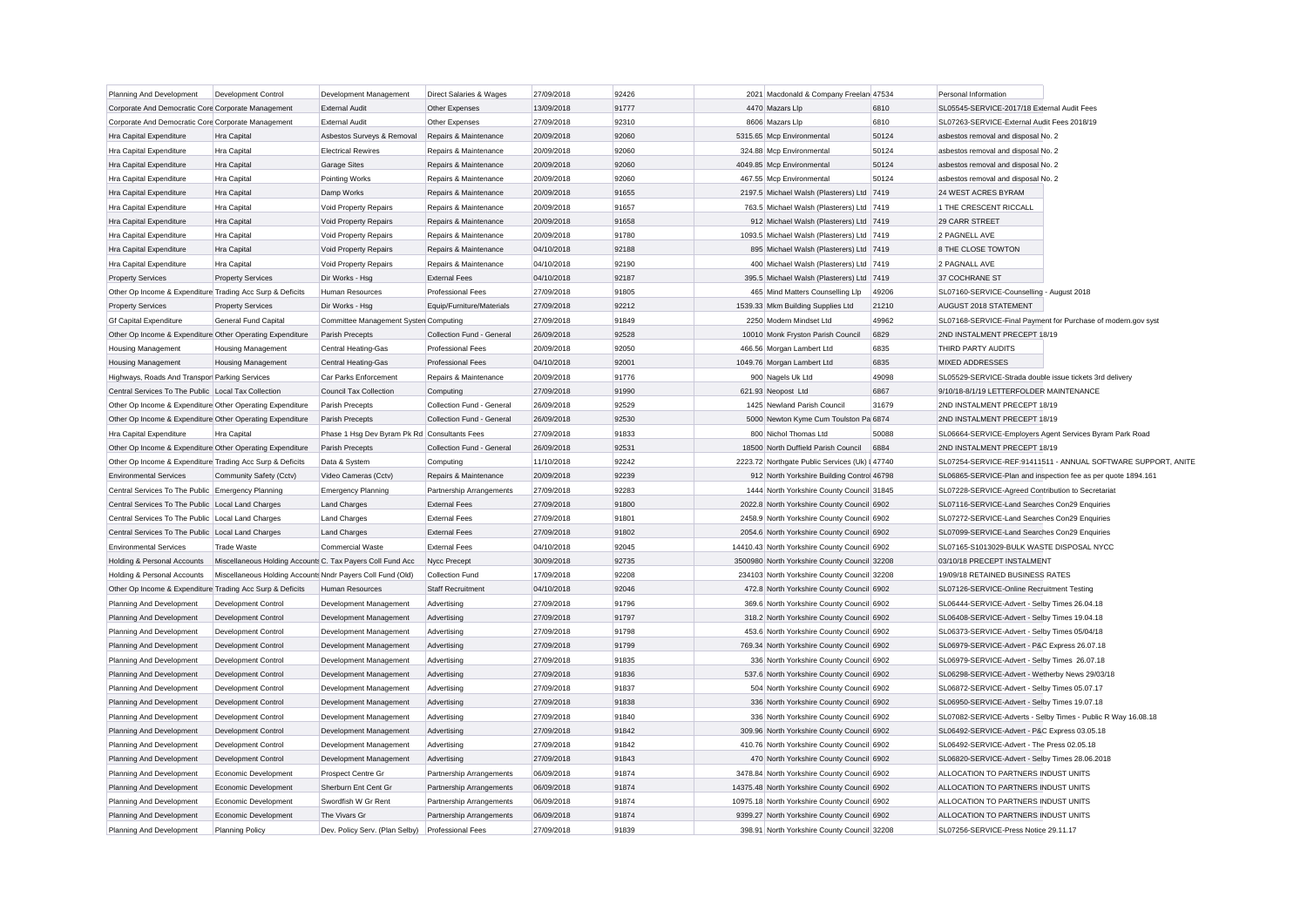| Holding & Personal Accounts                               | Miscellaneous Holding Accounts C. Tax Payers Coll Fund Acc |                                            | Nyfra Precept                                                           | 30/09/2018 | 92734 | 193992 North Yorkshire Fire & Rescue 32207    |       | 03/10/18 PRECEPT INSTALMENT                             |                                                               |
|-----------------------------------------------------------|------------------------------------------------------------|--------------------------------------------|-------------------------------------------------------------------------|------------|-------|-----------------------------------------------|-------|---------------------------------------------------------|---------------------------------------------------------------|
| Holding & Personal Accounts                               | Miscellaneous Holding Accounts Nndr Payers Coll Fund (Old) |                                            | <b>Collection Fund</b>                                                  | 17/09/2018 | 92207 | 26011 North Yorkshire Fire & Rescue 32207     |       | 19/09/18 RETAINED BUSINESS RATES                        |                                                               |
| Holding & Personal Accounts                               | Miscellaneous Holding Accounts C. Tax Payers Coll Fund Acc |                                            | Nypa Precept                                                            | 30/09/2018 | 92736 | 652679 North Yorkshire Pcc                    | 32209 | 03/10/18 PRECEPT INSTALMENT                             |                                                               |
| Other Op Income & Expenditure Trading Acc Surp & Deficits |                                                            | Access Selby - Contact Centre Energy Costs |                                                                         | 13/09/2018 | 91991 | 843.14 Npower Ltd                             | 6917  | 1/8/18-31/8/18 MARKET CROSS                             |                                                               |
| <b>Special Services</b>                                   | <b>Special Services</b>                                    | <b>Community Centres</b>                   | <b>Energy Costs</b>                                                     | 06/09/2018 | 90271 | 814.71 Npower Ltd                             | 6917  | 1/4/18-31/5/18 ANNE SHARPE CENTRE                       |                                                               |
| <b>Special Services</b>                                   | <b>Special Services</b>                                    | <b>Community Centres</b>                   | <b>Energy Costs</b>                                                     | 20/09/2018 | 92164 | 444.24 Npower Ltd                             | 6917  | ANNE SHARPE CENTRE 01/06/18-17/08/18                    |                                                               |
| <b>Special Services</b>                                   | <b>Special Services</b>                                    | <b>Community Centres</b>                   | Repairs & Maintenance                                                   | 13/09/2018 | 91992 | 396.37 Npower Ltd                             | 6917  | 1/8/18-31/8/18 ST WILFRIDS COURT                        |                                                               |
| Hra Capital Expenditure                                   | Hra Capital                                                |                                            | Phase 1 Hsg Dev Byram / Egg 1 Contractor - New Build/ Refurb 13/09/2018 |            | 91548 | 527.62 Nps Leeds Limited                      | 46727 | WESTFIELD VIEW EGGBOROUGH                               |                                                               |
| <b>Environmental Services</b>                             | Regulatory Servics - Eh                                    | Food Safety Enforcement                    | Other Expenses                                                          | 20/09/2018 | 92228 | 1015 N S Redfern                              | 31130 | SL07224-SERVICE-Consultant Food Hygiene Inspections     |                                                               |
| <b>Gf Capital Expenditure</b>                             | General Fund Capital                                       | Selby All Weather Pitch                    | Repairs & Maintenance                                                   | 04/10/2018 | 92197 | 27875 One Off Engineering Services L 50440    |       |                                                         | SL07151-SERVICE-Works at Summit Indoor Adventure, Selby as pe |
| Hra Capital Expenditure                                   | Hra Capital                                                | Aids & Adaptions Programme                 | Repairs & Maintenance                                                   | 27/09/2018 | 92245 | 2099 Paul Harrison                            | 6531  | Personal Information                                    |                                                               |
| Hra Capital Expenditure                                   | Hra Capital                                                | <b>Central Heating Systems</b>             | Repairs & Maintenance                                                   | 27/09/2018 | 92247 | 277.6 Paul Harrison                           | 6531  | 23 AUSTERBANK CRESCENT TADCASTER                        |                                                               |
| Hra Capital Expenditure                                   | Hra Capital                                                | Roof Replacement                           | Repairs & Maintenance                                                   | 20/09/2018 | 91546 | 1318.6 Paul Harrison                          | 6531  | 20 HIGHFIELD VIEW BARLBY                                |                                                               |
| Hra Capital Expenditure                                   | Hra Capital                                                | Roof Replacement                           | Repairs & Maintenance                                                   | 20/09/2018 | 91547 | 367.1 Paul Harrison                           | 6531  | 92 WOODVILLE TERRACE SELBY                              |                                                               |
| <b>Property Services</b>                                  | <b>Property Services</b>                                   | Dir Works - Hsg                            | <b>External Fees</b>                                                    | 20/09/2018 | 91545 | 1067.5 Paul Harrison                          | 6531  | 20 BROCKLEY CLOSE CHURCH FENTON                         |                                                               |
| <b>Property Services</b>                                  | <b>Property Services</b>                                   | Dir Works - Hsg                            | <b>External Fees</b>                                                    | 27/09/2018 | 92246 | 399.5 Paul Harrison                           | 6531  | 10 CHERRYTREE WALK TADCASTER                            |                                                               |
| <b>Property Services</b>                                  | <b>Property Services</b>                                   | Dir Works - Hsg                            | <b>External Fees</b>                                                    | 04/10/2018 | 92444 | 352.5 Paul Harrison                           | 6531  | 117 YORK ROAD TADCASTER                                 |                                                               |
| <b>Property Services</b>                                  | <b>Property Services</b>                                   | Dir Works - Hsg                            | <b>External Fees</b>                                                    | 04/10/2018 | 92446 | 388.6 Paul Harrison                           | 6531  | 46 DARCY ROAD SELBY                                     |                                                               |
| Hra Capital Expenditure                                   | Hra Capital                                                | Aids & Adaptions Programme                 | Repairs & Maintenance                                                   | 13/09/2018 | 91884 | 1400 Prism Medical Uk                         | 41970 | Personal Information                                    |                                                               |
| <b>Property Services</b>                                  | <b>Property Services</b>                                   | Dir Works - Hsg                            | <b>External Fees</b>                                                    | 27/09/2018 | 92313 | 1703 Prism Medical Uk                         | 41970 | 48 CHARLES STREET SELBY YO8 4YQ                         |                                                               |
| Highways, Roads And Transpor Parking Services             |                                                            | Car Parks Pay & Dis.                       | Repairs & Maintenance                                                   | 04/10/2018 | 92071 | 2238.79 Project Fabrications & Engineer 30470 |       | Selby Leisure Centre damaged barrier                    |                                                               |
| Highways, Roads And Transpor Parking Services             |                                                            | Car Parks Pay & Dis.                       | Repairs & Maintenance                                                   | 04/10/2018 | 92072 | 413.45 Project Fabrications & Engineer 30470  |       | SELBY LEISURE CENTRE DAMAGE SHEET                       |                                                               |
| Highways, Roads And Transpor Parking Services             |                                                            | Car Parks Pay & Dis.                       | Repairs & Maintenance                                                   | 04/10/2018 | 92073 | 318 Project Fabrications & Engineer 30470     |       | SELBY LEISURE CENTRE EXTRA POST                         |                                                               |
| Hra Other                                                 | Financing & Invest Inc & Exp                               | External Interest Payable                  | Other Expenses                                                          | 07/09/2018 | 3831  | 879077.5 Public Works Loan Board              | 7017  | 500524-500535 INTEREST                                  |                                                               |
| Hra Other                                                 | Financing & Invest Inc & Exp                               | <b>External Interest Payable</b>           | Other Expenses                                                          | 28/09/2018 | 3851  | 41875 Public Works Loan Board                 | 7017  | 01/10/18 478159 INTEREST                                |                                                               |
| Planning And Development                                  | Economic Development                                       | P4g Retail Experience - Step               | Other Expenses                                                          | 27/09/2018 | 91809 | 1000 Pwp Design Ltd                           | 49469 |                                                         | SL06650-SERVICE-Commission of the delivery of Summer 2018 Pop |
| <b>Special Services</b>                                   | <b>Special Services</b>                                    | <b>Pumping Stations</b>                    | Repairs & Maintenance                                                   | 11/10/2018 | 92278 | 715 R A Dalton                                | 6326  | MILL LANE DESLUDGING OF SEWAGE                          |                                                               |
| Other Op Income & Expenditure Trading Acc Surp & Deficits |                                                            | Marketing & Comms                          | Other Expenses                                                          | 04/10/2018 | 92223 | 425 Ravage Productions Ltd                    | 49984 | SL07240-SERVICE-photography support August 2018         |                                                               |
| Other Op Income & Expenditure Trading Acc Surp & Deficits |                                                            | Marketing & Comms                          | Other Expenses                                                          | 04/10/2018 | 92224 | 350 Ravage Productions Ltd                    | 49984 | SL07240-SERVICE-photography support August 2018         |                                                               |
| Other Op Income & Expenditure Trading Acc Surp & Deficits |                                                            | Ict                                        | <b>Professional Fees</b>                                                | 27/09/2018 | 91810 | 400 Razorblue Ltd                             | 27684 |                                                         | SL06258-SERVICE-2018/19 Managed IT for Infrastructure Q/1584/ |
| Hra Capital Expenditure                                   | Hra Capital                                                | Void Property Repairs                      | Repairs & Maintenance                                                   | 13/09/2018 | 91816 | 1300 Rb Services                              | 50451 | GARDEN CLEARANCE 24 WEST ACRES                          |                                                               |
| <b>Property Services</b>                                  | <b>Property Services</b>                                   | Dir Works - Hsg                            | <b>External Fees</b>                                                    | 13/09/2018 | 91333 | 400 Rdh Scaffolding                           | 7036  | 17 HARDY STREET SELBY                                   |                                                               |
| Planning And Development                                  | Development Control                                        | Development Management                     | Printing/Stationery/Gen Exps                                            | 13/09/2018 | 91863 | 500.72 Redfern Travel Ltd                     | 7045  |                                                         | SL07183-SERVICE-2 Train tickets to London on 14 September 201 |
| Hra Capital Expenditure                                   | Hra Capital                                                | Phase 1 Hsg Dev Byram / Egg                | 1 Contractor - New Build/ Refurb   13/09/2018                           |            | 92081 | 46707.05 R H Fullwood & Co Ltd                | 6468  | 2016/sdc/002 valuation 8                                |                                                               |
| Other Op Income & Expenditure Other Operating Expenditure |                                                            | Parish Precepts                            | Collection Fund - General                                               | 26/09/2018 | 92532 | 46989.5 Riccall Parish Council                | 7068  | 2ND INSTALMENT PRECEPT 18/19                            |                                                               |
| Planning And Development                                  | Development Control                                        | Development Management                     | <b>Professional Fees</b>                                                | 27/09/2018 | 91858 | 475 Rosetta Landscape Design                  | 6987  |                                                         | SL07098-SERVICE-Assessment of TPO Trees - 1 High Trees Court, |
| Central Services To The Public Elections                  |                                                            | <b>Register Of Electors</b>                | Communications                                                          | 11/10/2018 | 92290 | 1267 Royal Mail Group Plc                     | 7100  | ELECTIONS RESONSE SERVICE                               |                                                               |
| Other Op Income & Expenditure Trading Acc Surp & Deficits |                                                            | Postage Account                            | Communications                                                          | 27/09/2018 | 91882 | 1172.18 Royal Mail Group Plc                  | 7100  | <b>1ST CLASS POST</b>                                   |                                                               |
| <b>Gf Capital Expenditure</b>                             | <b>General Fund Capital</b>                                | <b>Disabled Facilities Grants</b>          | Soft Loans                                                              | 06/09/2018 | 91857 | 4421 R S Myers & Son                          | 6842  | Personal Information                                    |                                                               |
| <b>Housing General Fund</b>                               | Homelessness                                               | <b>Homeless Persons</b>                    | Other Expenses                                                          | 28/09/2018 | 3850  | 435.8 Rsp Rail Travel Account                 | 47022 | RSP RAIL SETTLEMENT                                     |                                                               |
| Planning And Development                                  | <b>Building Control</b>                                    | <b>Bldg Control Fee Gen Service</b>        | <b>External Fees</b>                                                    | 11/10/2018 | 92436 | 15911.75 Ryedale District Council             | 7105  | 1/7/18-30/9/18 NYBCP                                    |                                                               |
| Planning And Development                                  | <b>Building Control</b>                                    | Bldg Control Fee Gen Service               | <b>External Fees</b>                                                    | 11/10/2018 | 92437 | 15911.75 Ryedale District Council             | 7105  | 1/4/18-30/6/18 NYBCP                                    |                                                               |
| <b>Environmental Services</b>                             | Recycling                                                  | Recycling                                  | <b>External Fees</b>                                                    | 20/09/2018 | 91681 | 465.12 Ryedale Organics Ltd                   | 6694  | greenwaste                                              |                                                               |
| <b>Environmental Services</b>                             | Recycling                                                  | Recycling                                  | <b>External Fees</b>                                                    | 04/10/2018 | 92058 | 402.8 Ryedale Organics Ltd                    | 6694  | <b>GREENWASTE</b>                                       |                                                               |
| <b>Environmental Services</b>                             | Recycling                                                  | Recycling                                  | <b>External Fees</b>                                                    | 11/10/2018 | 92244 | 642.96 Ryedale Organics Ltd                   | 6694  | <b>WEEK 37 GREENWASTE</b>                               |                                                               |
| <b>Environmental Services</b>                             | Recycling                                                  | Recycling                                  | <b>External Fees</b>                                                    | 18/10/2018 | 92460 | 433.58 Ryedale Organics Ltd                   | 6694  | <b>WEEK 38 GREENWASTE</b>                               |                                                               |
| Other Op Income & Expenditure Other Operating Expenditure |                                                            | Parish Precepts                            | Collection Fund - General                                               | 26/09/2018 | 92533 | 1500 Ryther Cum Ossendyke Parish (7107        |       | 2ND INSTALMENT PRECEPT 18/19                            |                                                               |
| Central Services To The Public Local Tax Collection       |                                                            | Council Tax Collection                     | <b>External Fees</b>                                                    | 07/09/2018 | 3837  | 872.85 Santander                              | 6052  | AUGUST 2018 COUNCIL TAX PAYMENTS                        |                                                               |
| <b>Housing Management</b>                                 | <b>Housing Management</b>                                  | <b>Rent Project</b>                        | <b>External Fees</b>                                                    | 07/09/2018 | 3836  | 596.18 Santander                              | 6052  | AUGUST 2018 HOUSE & GARAGE RENTS                        |                                                               |
| Other Op Income & Expenditure Other Operating Expenditure |                                                            | Parish Precepts                            | Collection Fund - General                                               | 26/09/2018 | 92534 | 12475 Saxton Cum Scarthingwell Paris 7119     |       | 2ND INSTALMENT PRECEPT 18/19                            |                                                               |
| <b>Gf Capital Expenditure</b>                             | <b>General Fund Capital</b>                                | <b>Gis System</b>                          | Computing                                                               | 04/10/2018 | 92157 | 4950 Scarborough Borough Council 7122         |       | SL06700-SERVICE-SCANNING                                |                                                               |
| <b>Gf Capital Expenditure</b>                             | General Fund Capital                                       | <b>Gis System</b>                          | Computing                                                               | 04/10/2018 | 92158 | 4950 Scarborough Borough Council              | 7122  | SL06699-SERVICE-Scanning                                |                                                               |
| Highways, Roads And Transpor Parking Services             |                                                            | Car Parks Enforcement                      | <b>External Fees</b>                                                    | 20/09/2018 | 91793 | 584.25 Security Plus Limited                  | 36209 | SL06643-SERVICE-Cash Collection Service - Security Plus |                                                               |
|                                                           |                                                            |                                            |                                                                         |            |       |                                               |       |                                                         |                                                               |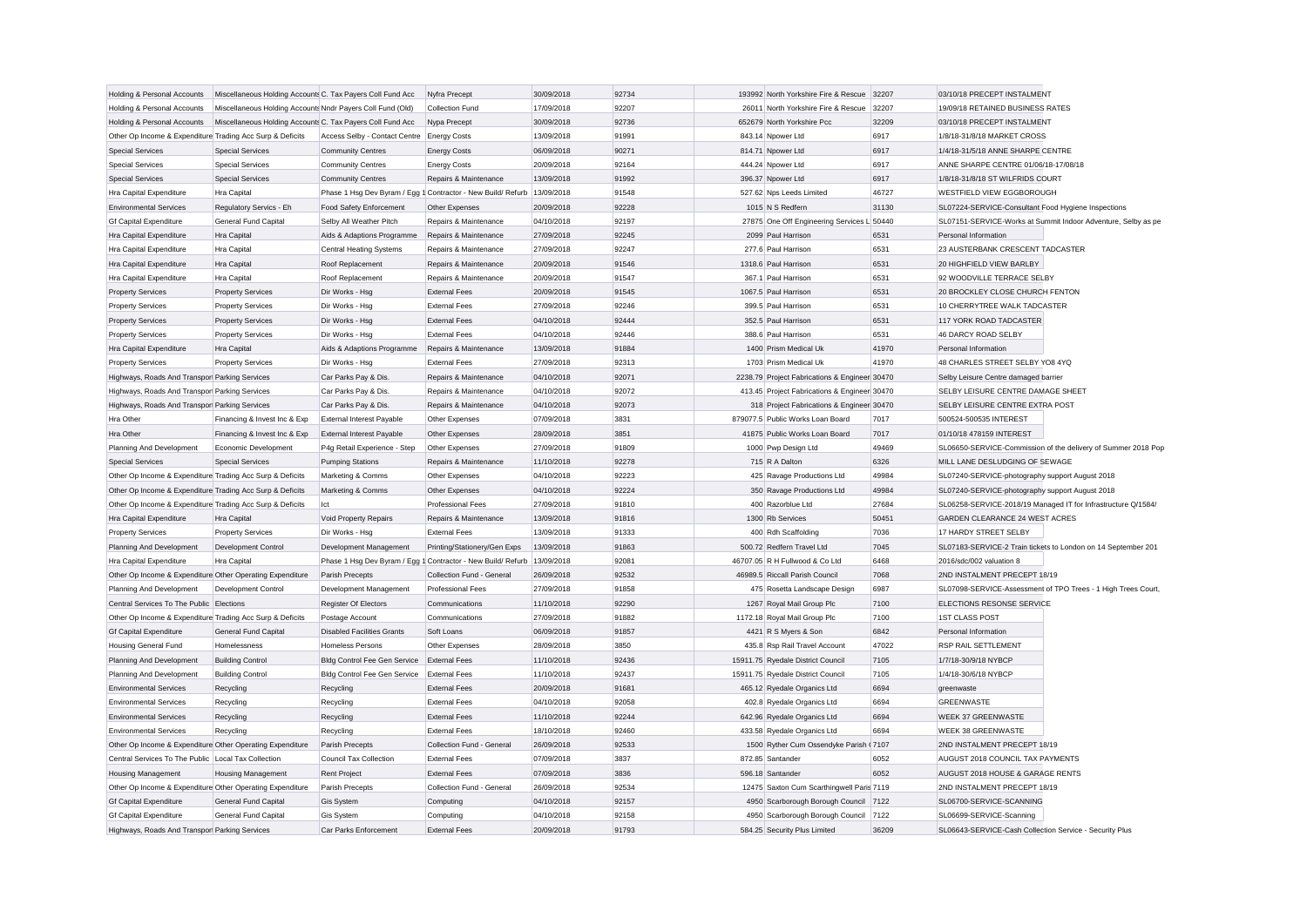| <b>Cultural And Related Services</b>                                                  | Recreation & Sport           | Rec Grounds-Sports                                                    | Repairs & Maintenance                        | 04/10/2018               | 92205 | 4606 Selby College                                                                         |                                          | 7143  |                                                             | SL07189-SERVICE-Maintenance of Denison Road Pitch - 2018/19   |
|---------------------------------------------------------------------------------------|------------------------------|-----------------------------------------------------------------------|----------------------------------------------|--------------------------|-------|--------------------------------------------------------------------------------------------|------------------------------------------|-------|-------------------------------------------------------------|---------------------------------------------------------------|
| Planning And Development                                                              | <b>Community Development</b> | Community Engagement Forum External Fees                              |                                              | 11/10/2018               | 92308 | 1333.32 Selby District Avs                                                                 |                                          | 7159  | SL06382-SERVICE-External Contractors - 31.07.2018           |                                                               |
| Planning And Development                                                              | <b>Community Development</b> | Community Engagement Forum External Fees                              |                                              | 11/10/2018               | 92309 | 1333.32 Selby District Avs                                                                 |                                          | 7159  | SL06382-SERVICE-External Contractors - 31.08.2018           |                                                               |
| Planning And Development                                                              | <b>Community Development</b> | Tadcaster & Villages Cef                                              | Other Expenses                               | 18/10/2018               | 92482 | 3629.9 Selby District Avs                                                                  |                                          | 7159  | SL07291-SERVICE-Community Leisure Provision - AVS           |                                                               |
| <b>Gf Capital Expenditure</b>                                                         | General Fund Capital         | P4g Comm Prop Acquisition Fur Nndr                                    |                                              | 13/09/2018               | 92063 | 5408.22 Selby District Council                                                             |                                          | 7151  | 30-32 BRIDGE ST TADCASTER                                   |                                                               |
| <b>Property Services</b>                                                              | <b>Property Services</b>     | Dir Works - Hsg                                                       | Other Expenses                               | 13/09/2018               | 91994 | 4126.57 Selby District Council                                                             |                                          | 7151  | AUGUST 2018 CTAX BILLS                                      |                                                               |
| <b>Property Services</b>                                                              | <b>Property Services</b>     | Dir Works - Hsg                                                       | Equip/Furniture/Materials                    | 27/09/2018               | 92091 | 1337 Selby Glass Ltd                                                                       |                                          | 7172  | jobs as per schedule                                        |                                                               |
| Other Op Income & Expenditure Trading Acc Surp & Deficits                             |                              | Human Resources                                                       | <b>Professional Fees</b>                     | 06/09/2018               | 91881 | 980 Selby Healthcare Ltd                                                                   |                                          | 31239 | SL07161-SERVICE-OH Services - August 2018                   |                                                               |
| Other Op Income & Expenditure Other Operating Expenditure                             |                              | Parish Precepts                                                       | Collection Fund - General                    | 26/09/2018               | 92535 | 265957 Selby Town Council                                                                  |                                          | 7184  | 2ND INSTALMENT PRECEPT 18/19                                |                                                               |
| Planning And Development                                                              | <b>Community Development</b> | Central Cef                                                           | Other Expenses                               | 06/09/2018               | 91791 | 5000 Selby Town Council                                                                    |                                          | 7184  | CEF GRANT FOR POPPY APPEAL WATERFALL DIS                    |                                                               |
| <b>Environmental Services</b>                                                         | <b>Street Cleansing</b>      | <b>Street Cleansing</b>                                               | <b>External Fees</b>                         | 04/10/2018               | 92202 | 500 S & G Taperell                                                                         |                                          | 7303  | <b>SKIP RENTAL</b>                                          |                                                               |
| <b>Property Services</b>                                                              | <b>Property Services</b>     | Dir Works - Hsg                                                       | <b>External Fees</b>                         | 13/09/2018               | 91484 | 2162.6 S & G Taperell                                                                      |                                          | 7303  | JULY 2018 SKIP HIRE                                         |                                                               |
| <b>Property Services</b>                                                              | <b>Property Services</b>     | Dir Works - Hsg                                                       | <b>External Fees</b>                         | 04/10/2018               | 92203 | 1534.4 S & G Taperell                                                                      |                                          | 7303  | <b>SKIP HIRE</b>                                            |                                                               |
| Corporate And Democratic Core Democratic Rep & Mgmnt                                  |                              | Chairmans Allowance                                                   | <b>Members Allowances</b>                    | 27/09/2018               | 92238 |                                                                                            | 252 Sherburn In Elmet Parish Cound 7199  |       | SL07271-SERVICE-Civic Service Costs 2/9/18                  |                                                               |
| Other Op Income & Expenditure Other Operating Expenditure                             |                              | Parish Precepts                                                       | Collection Fund - General                    | 26/09/2018               | 92536 | 88475.2 Sherburn In Elmet Parish Cound 7199                                                |                                          |       | 2ND INSTALMENT PRECEPT 18/19                                |                                                               |
| Hra Capital Expenditure                                                               | Hra Capital                  | Aids & Adaptions Programme                                            | Repairs & Maintenance                        | 13/09/2018               | 91886 | 1500 Sherwood Property Building Ser 35336                                                  |                                          |       | Personal Information                                        |                                                               |
| Hra Capital Expenditure                                                               | Hra Capital                  | Aids & Adaptions Programme                                            | Repairs & Maintenance                        | 13/09/2018               | 91887 | 1600 Sherwood Property Building Ser 35336                                                  |                                          |       | Personal Information                                        |                                                               |
| Hra Capital Expenditure                                                               | Hra Capital                  | Aids & Adaptions Programme                                            | Repairs & Maintenance                        | 13/09/2018               | 91888 | 3275 Sherwood Property Building Ser 35336                                                  |                                          |       | Personal Information                                        |                                                               |
| Hra Capital Expenditure                                                               | Hra Capital                  | Aids & Adaptions Programme                                            | Repairs & Maintenance                        | 27/09/2018               | 91159 | 2695 Sherwood Property Building Ser 35336                                                  |                                          |       | Personal Information                                        |                                                               |
| Hra Capital Expenditure                                                               | Hra Capital                  | Aids & Adaptions Programme                                            | Repairs & Maintenance                        | 04/10/2018               | 92052 | 2350 Sherwood Property Building Ser 35336                                                  |                                          |       | Personal Information                                        |                                                               |
| Hra Capital Expenditure                                                               | Hra Capital                  | Aids & Adaptions Programme                                            | Repairs & Maintenance                        | 04/10/2018               | 92241 | 2145 Sherwood Property Building Ser 35336                                                  |                                          |       | Personal Information                                        |                                                               |
| <b>Property Services</b>                                                              | <b>Property Services</b>     | Dir Works - Hsg                                                       | <b>External Fees</b>                         | 13/09/2018               | 91885 |                                                                                            | 449 Sherwood Property Building Ser 35336 |       | 9 BRIGHT WALK                                               |                                                               |
| <b>Property Services</b>                                                              | <b>Property Services</b>     | Dir Works - Hsg                                                       | <b>External Fees</b>                         | 13/09/2018               | 91889 |                                                                                            | 370 Sherwood Property Building Ser 35336 |       | 33 FAIRFIELD WAY TADCASTER                                  |                                                               |
| <b>Property Services</b>                                                              | <b>Property Services</b>     | Dir Works - Hsg                                                       | <b>External Fees</b>                         | 20/09/2018               | 91682 |                                                                                            | 375 Sherwood Property Building Ser 35336 |       | 10 viking drive                                             |                                                               |
| <b>Property Services</b>                                                              | <b>Property Services</b>     | Dir Works - Hsg                                                       | <b>External Fees</b>                         | 27/09/2018               | 90740 | 1500 Sherwood Property Building Ser 35336                                                  |                                          |       | 48 JOHNSON STREET SELBY YO8 4DH                             |                                                               |
| <b>Environmental Services</b>                                                         | <b>Street Cleansing</b>      | <b>Street Cleansing</b>                                               | Other/Funding Income                         | 20/09/2018               | 92233 | 1945.5 Sign Group Gb Ltd                                                                   |                                          | 23882 |                                                             | SL06875-SERVICE-600 x 420 mm composite aluminium signs as per |
| Holding & Personal Accounts                                                           | Control Accounts             | <b>Creditors Control</b>                                              | Tax Deduct On Contract Payme 20/09/2018      |                          | 92259 | 747.55 Simon Calvert Contractors Ltd                                                       |                                          | 44422 | CIS DEDUCTION REFUND                                        |                                                               |
| <b>Housing Management</b>                                                             | <b>Housing Management</b>    | Fencing - Planned                                                     | Repairs & Maintenance                        | 13/09/2018               | 92092 | 7475.5 Simon Calvert Contractors Ltd                                                       |                                          | 44422 | FENCING AND GATE REPAIRS                                    |                                                               |
| <b>Housing Management</b>                                                             | <b>Housing Management</b>    | Fencing - Planned                                                     | Repairs & Maintenance                        | 27/09/2018               | 91815 |                                                                                            | 450 Simon Calvert Contractors Ltd        | 44422 | 8 DENE CLOSE                                                |                                                               |
| Hra Capital Expenditure                                                               | Hra Capital                  | Void Property Repairs                                                 | Repairs & Maintenance                        | 13/09/2018               | 90940 | 1380 Simon Calvert Contractors Ltd                                                         |                                          | 44422 | 21 MIRKHILL ROAD                                            |                                                               |
| Hra Capital Expenditure                                                               | Hra Capital                  | Void Property Repairs                                                 | Repairs & Maintenance                        | 13/09/2018               | 90945 | 1180 Simon Calvert Contractors Ltd                                                         |                                          | 44422 | 52 HAIG STREET SELBY YO8 4BY                                |                                                               |
| Other Op Income & Expenditure Trading Acc Surp & Deficits                             |                              | Data & System                                                         | Computing                                    | 20/09/2018               | 91712 | 329.82 Softcat Plc                                                                         |                                          | 31771 | SL07042-SERVICE-Adobe Acrobat Professional 2017 - Perpetual |                                                               |
| Other Op Income & Expenditure Other Operating Expenditure                             |                              | Parish Precepts                                                       | Collection Fund - General                    | 26/09/2018               | 92537 | 12330.34 South Milford Parish Council                                                      |                                          | 7241  | 2ND INSTALMENT PRECEPT 18/19                                |                                                               |
| <b>Housing General Fund</b>                                                           | <b>Housing Strategy</b>      | Pfi Scheme (Housing)                                                  | Other Expenses                               | 27/09/2018               | 91853 | 36097.53 South Yorkshire Housing Ass Lt 7239                                               |                                          |       | AUGUST 2018 SELBY PFI                                       |                                                               |
| <b>Environmental Services</b>                                                         | <b>Trade Waste</b>           | <b>Clinical Waste</b>                                                 | <b>External Fees</b>                         | 27/09/2018               | 91989 | 654.18 Srcl Ltd                                                                            |                                          | 7251  | AUGUST 2018 HAZARDOUS WASTE                                 |                                                               |
| Other Op Income & Expenditure Other Operating Expenditure                             |                              | Parish Precepts                                                       | Collection Fund - General                    | 26/09/2018               | 92538 | 2220.06 Stillingfleet Parish Council                                                       |                                          | 7263  | 2ND INSTALMENT PRECEPT 18/19                                |                                                               |
| Hra Capital Expenditure                                                               | Hra Capital                  | Phase 1 Hsg Dev Byram Pk Rd Contractor - New Build/ Refurb 27/09/2018 |                                              |                          | 92623 | 87686.1 Strategic Team Group                                                               |                                          | 49806 | VALUATION 5 BYRAM PARK ROAD                                 |                                                               |
|                                                                                       |                              |                                                                       |                                              | 26/09/2018               | 92539 | 4376.2 Stutton With Hazelwood Parish 7272                                                  |                                          |       | 2ND INSTALMENT PRECEPT 18/19                                |                                                               |
| Other Op Income & Expenditure Other Operating Expenditure<br>Planning And Development | Community Development        | Parish Precepts<br>Tadcaster & Villages Cef                           | Collection Fund - General<br>Other Expenses  | 06/09/2018               | 91792 | 1000 Tadcaster Carnival Committee                                                          |                                          | 38432 | CEF GRANT FOR TADCASTER CARNIVAL                            |                                                               |
| Other Op Income & Expenditure Other Operating Expenditure                             |                              | Parish Precepts                                                       | Collection Fund - General                    | 26/09/2018               | 92540 | 58139.18 Tadcaster Town Council                                                            |                                          | 7297  | 2ND INSTALMENT PRECEPT 18/19                                |                                                               |
|                                                                                       |                              |                                                                       |                                              |                          | 91713 |                                                                                            |                                          |       |                                                             |                                                               |
| <b>Environmental Services</b>                                                         | Recycling                    | Recycling                                                             | <b>External Fees</b>                         | 06/09/2018<br>13/09/2018 | 91867 | 2143.08 The Maltings Organic Treatmen 35116                                                |                                          |       | GREEN WASTE W/E 19/08/2018<br>W/E 26/08/18 GREENWASTE       |                                                               |
| <b>Environmental Services</b>                                                         | Recycling                    | Recycling                                                             | <b>External Fees</b><br><b>External Fees</b> | 20/09/2018               | 92088 | 2187.18 The Maltings Organic Treatmen 35116<br>1486.44 The Maltings Organic Treatmen 35116 |                                          |       |                                                             |                                                               |
| <b>Environmental Services</b>                                                         | Recycling                    | Recycling                                                             |                                              |                          |       |                                                                                            |                                          |       | <b>GREENWASTE SEPT</b>                                      |                                                               |
| <b>Environmental Services</b>                                                         | Recycling                    | Recycling                                                             | <b>External Fees</b>                         | 20/09/2018               | 92089 | 2104.92 The Maltings Organic Treatmen 35116                                                |                                          |       | <b>GREENWASTE AUG</b>                                       |                                                               |
| <b>Environmental Services</b>                                                         | Recycling                    | Recycling                                                             | <b>External Fees</b>                         | 27/09/2018               | 92442 | 1895.4 The Maltings Organic Treatmen 35116                                                 |                                          |       | W/E 16/09/18 GREENWASTE                                     |                                                               |
| Other Op Income & Expenditure Other Operating Expenditure                             |                              | Parish Precepts                                                       | Collection Fund - General                    | 26/09/2018               | 92541 | 3057.52 Thorganby Parish Council                                                           |                                          | 7322  | 2ND INSTALMENT PRECEPT 18/19                                |                                                               |
| Other Op Income & Expenditure Other Operating Expenditure                             |                              | Parish Precepts                                                       | Collection Fund - General                    | 26/09/2018               | 92542 | 27000 Thorpe Willoughby Parish Coun 7324                                                   |                                          |       | 2ND INSTALMENT PRECEPT 18/19                                |                                                               |
| Planning And Development                                                              | Development Control          | Development Management                                                | Advertising                                  | 20/09/2018               | 91698 | 322.28 Tmp (Uk) Ltd                                                                        |                                          | 5101  | SL07094-SERVICE-Advert - Selby Times 23.08.18               |                                                               |
| Planning And Development                                                              | Development Control          | Development Management                                                | Advertising                                  | 20/09/2018               | 91699 | 353.88 Tmp (Uk) Ltd                                                                        |                                          | 5101  | SL07095-SERVICE-Advert - Ponte & Cas Express 23.08.18       |                                                               |
| Planning And Development                                                              | Development Control          | Development Management                                                | Advertising                                  | 04/10/2018               | 92066 | 322.28 Tmp (Uk) Ltd                                                                        |                                          | 5101  | SL07117-SERVICE-Advert - The Selby Times 30/08/18           |                                                               |
| Planning And Development                                                              | Development Control          | Development Management                                                | Advertising                                  | 11/10/2018               | 92229 | 649.46 Tmp (Uk) Ltd                                                                        |                                          | 5101  | SL07195-SERVICE-Advert - The York Press 13.09.18            |                                                               |
| Planning And Development                                                              | Development Control          | Development Management                                                | Advertising                                  | 18/10/2018               | 92480 | 322.28 Tmp (Uk) Ltd                                                                        |                                          | 5101  | SL07235-SERVICE-Advert - The Selby Times 20/09/18           |                                                               |
| Planning And Development                                                              | Development Control          | Development Management                                                | Advertising                                  | 18/10/2018               | 92481 | 815.44 Tmp (Uk) Ltd                                                                        |                                          | 5101  | SL07236-SERVICE-Advert - The Press 20/09/18                 |                                                               |